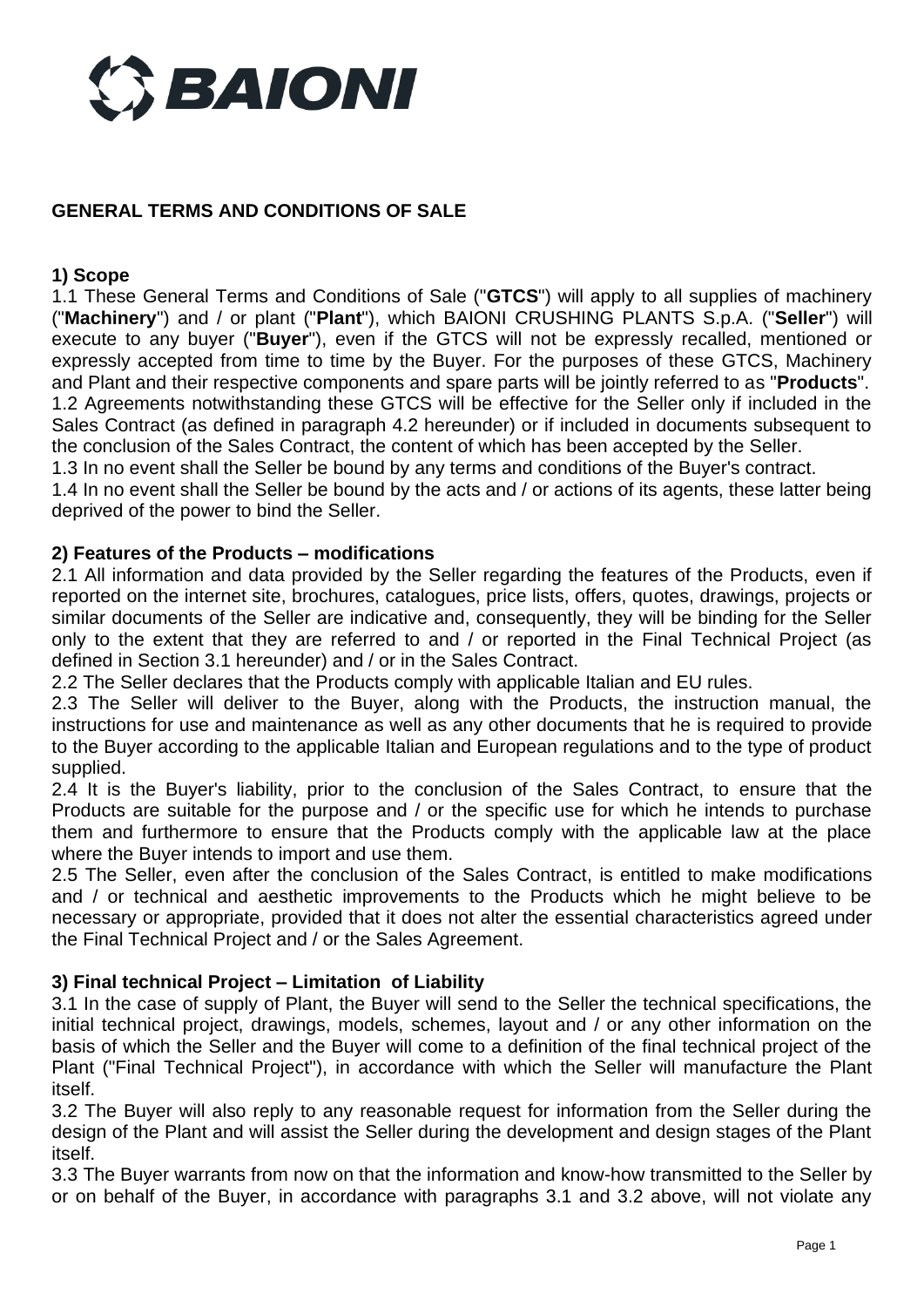

third party's industrial and / or intellectual property rights. Consequently, the Buyer undertakes to indemnify and hold harmless the Seller from any claim for damages resulting or otherwise attributable to the infringement of industrial property rights and / or intellectual property of third parties.

3.4 It is the Buyer's liability, before confirming the Final Technical Project, to ensure that the technical specifications, the technical design provided by the Buyer and any changes made to the aforementioned technical design are sufficient and adequate to enable the Seller to design and / or manufacture the Plant suitable for the purpose and / or specific use for which the Buyer intends to purchase it.

3.5 The Final Technical Project, once agreed upon, shall be drawn up in writing and shall be signed by the Seller and the Buyer.

3.6 The Seller shall not be liable in relation to any damage resulting from the design carried out wholly or in part by the Seller or to the unsuitability of the Plant for the purpose and / or specific use for which the Buyer purchased it, in cases where:

a) the result of the design has been accepted and / or expressly or tacitly approved by the Buyer by signing the Final Technical Project and / or by an order or otherwise;

b) such activity was carried out by the Buyer or by third parties on behalf of the Buyer.

## **4) Quotations - Conclusion of the Sales Contract - Modification of the Sales Contract and termination**

4.1 Quotations, verbal or written, of the Seller are not contractual proposals.

4.2 The Sales Contract ("**Sales Contract**") shall be deemed to be duly executed when:

a) the offer will be returned by the Buyer to the Seller duly signed for acceptance; or

b) the purchase order of the Buyer has been duly accepted in written by the Seller

4.3 For the purposes of paragraph 4.2 a) above, the following facts or acts will be held to be the written acceptance of the Seller's offer by the Buyer:

- a) the letter of credit has been received and approved by the Seller;
- b) receipt and acceptance by the Seller, of all or part of the contract price;
- c) receipt by the Seller of a purchase order issued by the Buyer. In that case, any provision of the Buyer's purchase order which differs from the provision of the Seller's offer will be binding on the Seller only if specifically accepted in writing by the Seller.

4.4 In addition, for the purposes of paragraph 4.2 b) above, if the written acceptance of the Buyer's order contains different terms than the order in question, the Sales Contract shall be deemed to have been concluded under the conditions stated in the written acknowledgement of the Seller, except in the case where the Buyer communicates to reject the changes described in the written acceptance of the Seller within 15 (fifteen) days of receipt of the same.

4.5 Supplies will exclusively include what is provided in the Sales Contract.

4.6 The Buyer, not later than 15 (fifteen) days after the conclusion of the Sales Contract, may:

a) require modifications to the Products and / or amendments to the terms of the Sales Contract;

b) terminate the Sales Contract.

4.7 In the event that the Buyer requires modifications to the Products and / or amendments to the terms of the Sales Contract, the Seller will evaluate this request at its own discretion and will send to the Buyer within 15 (fifteen) days from the date of the request a corrected offer based on the modifications and / or amendments required by the Buyer (**"Amended Offer"**).

The Buyer will have the obligation to confirm the Amended Offer in writing within 15 (fifteen) days from the date of receipt of the same. If the Buyer confirms it in writing within the above deadline, the Amended Offer will be deemed to have been accepted and the relevant Sales Contract concluded in accordance with paragraph 4.2 above, otherwise the Amended Offer will be tacitly refused.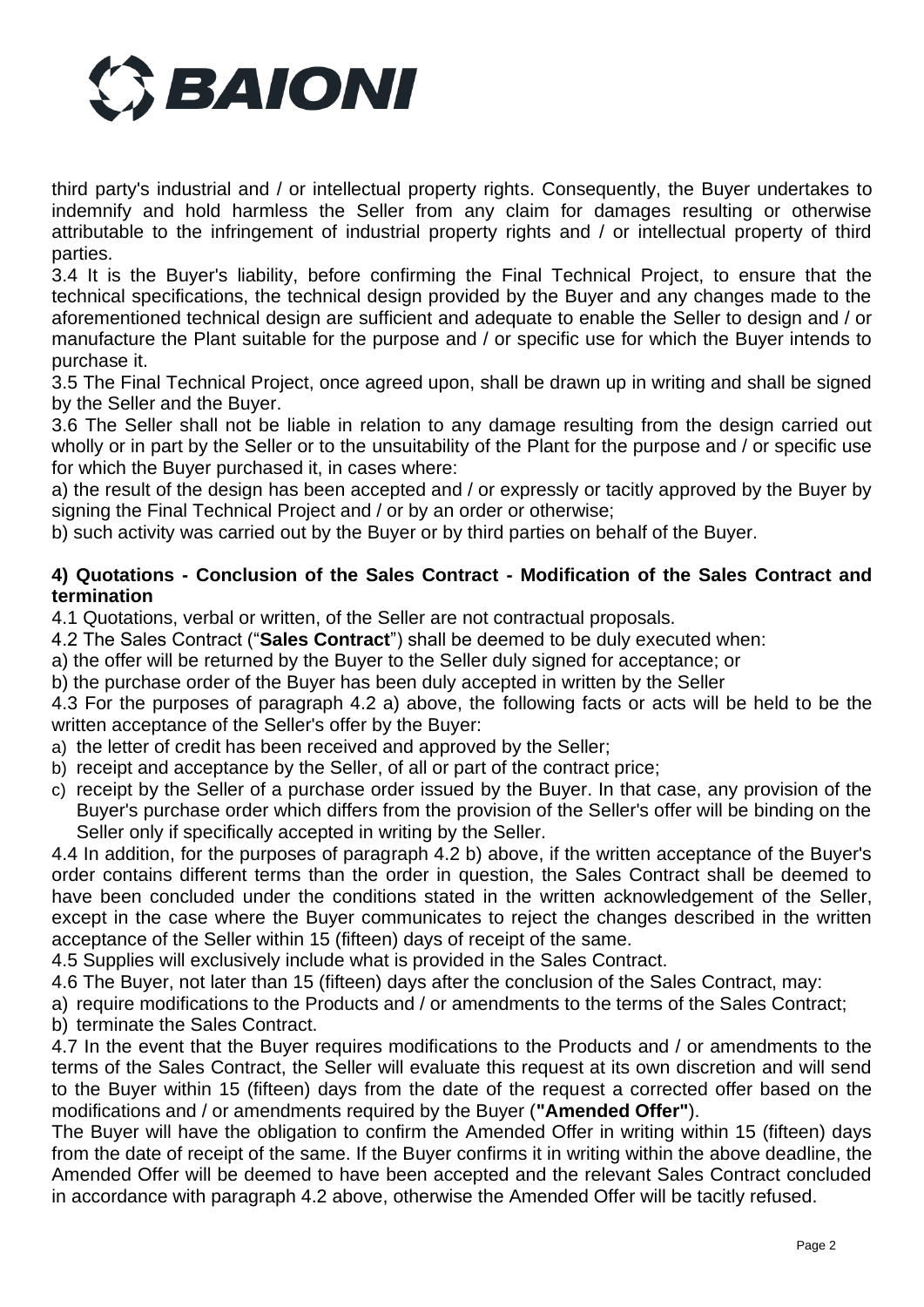

4.8 In the event of Buyer's unilateral termination of the Sales Contract within the time limit specified in paragraph 4.6 above, the Seller shall be entitled to:

a) withhold the down payment received from the Buyer as order confirmation, if provided for in the relevant Sales Contract; or

b) claim to the Buyer the reimbursement of all costs, expenses, losses and damages of any kind, including loss of profit, suffered by the Seller as a result of the termination of the Sales Contract by the Buyer.

## **5) Packing – Delivery terms**

5.1 The Products will be packaged and prepared for shipment according to the usual technique and care that the nature of the Product recommends, with the protections required for normal shipping conditions.

Should the Buyer consider necessary to use special packaging or additional protections, he shall expressly request it to the Seller, provided that in such case the Buyer will bear all the relevant costs.

5.2 Unless otherwise provided in the Sales Contract, the Products will be delivered to the Buyer on a Ex-Works basis in accordance with the Incoterms® Ex-Works (EXW) term at the premises of the Seller indicated in the Sales Contract, ICC, latest edition.

The Buyer authorizes the Supplier to sign, in the name and on behalf of the Buyer, all the documents that shall be signed at the time of receipt of the Products at the Seller's premises, such as, for example, the CMR.

If the rule Incoterms® 2010 ICC agreed between the parties provides that the Buyer shall effect the transport of the Products outside Italy:

- a) in case of EC intra-Community supply, within 10 (ten) days from the receipt of the Products at the Buyer's premises, the Buyer shall send to the Seller an original or a copy of the International Carriage Document CMR or other transport document, signed by the Buyer, together with a declaration of receipt of the Products, issued on the basis of the form attached to these GTCS as Annex -1-;
- b) in case of supply outside the EC, the Buyer undertakes to:
	- i) submit the custom export declaration (DAU-EX and DAE) and ascertain the MRN (Movement Reference Number) at the customs of the community territory of exit of the Products within 90 (ninety) days from the date of delivery of the Products in Italy;
	- ii) send to the Seller, within 30 (thirty) days from the exportation, the documents proving the export of the Products (export declaration DAU-EX + DAE + export notification);
	- iii) promptly confirm in writing to the Seller the execution of the aforementioned formalities and to provide any further documentation proving the execution of these formalities and the exit of the Products from the territory of the European Union.

5.3 The Seller will deliver the Products within the term provided in the Sales Contract, also by partial deliveries. Delivery terms will in any case be considered as not essential or peremptory. Should the Seller foresee to fail to deliver the Products within the agreed delivery date, he will communicate this circumstance in writing to the Buyer and, if possible, he will also communicate the date or period in which he will be able to effect the delivery.

If provided in the Sales Contract that the Seller shall perform the installation and / or the start-up and / or the commissioning of the Plant, the Seller will complete the installation and / or the start-up and / or the commissioning within the deadline agreed in the Sales Contract, provided that the Buyer fulfils immediately his obligations pursuant to the following articles 6, 7 and 8. In the event that the Seller considers that he may not be able to complete the installation and / or the start-up and / or the commissioning of the Plant within the period of time specified in the Sales Contract, he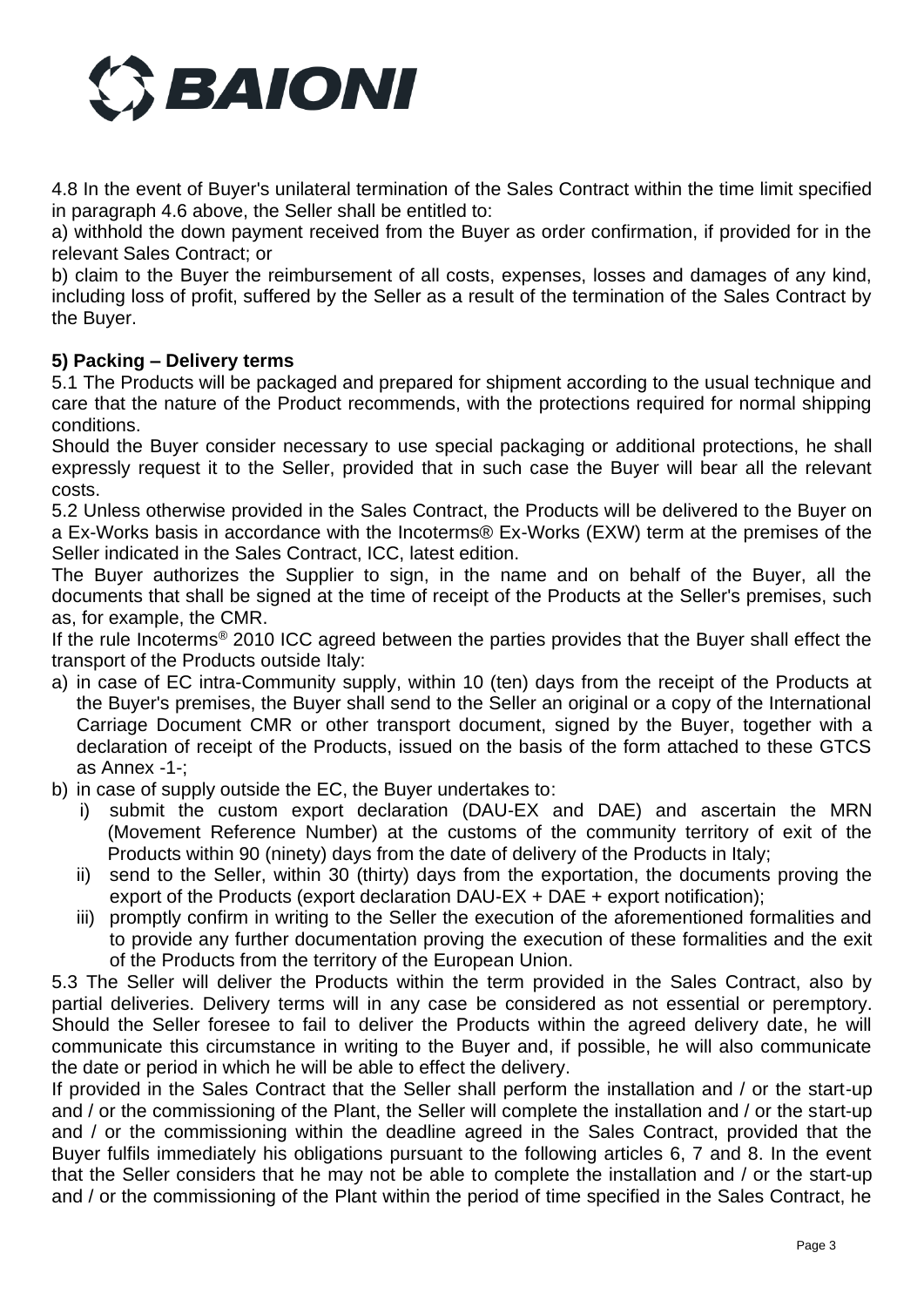

shall inform the Buyer in writing, indicating the expected completion date.

Except in case of gross negligence and willful misconduct, the Seller shall not be liable to the Buyer for any compensation for any direct or indirect damages due to the delay in delivery of the Products and / or installation and / or start-up and / or Plant commissioning.

The Buyer also will not have the right to terminate the Sales Contract in case of any delay in delivery of the Products and / or installation and / or in starting-up and / or commissioning of the Plant.

5.4 The Buyer, subject to the obligation to pay the Products within the agreed terms, will be required to take delivery of all the Products ordered and stored at the Seller's premises no later than 15 (fifteen) days after the receipt of the notice of goods ready for shipment sent by the Seller. Otherwise, upon expiration of this term, the Seller shall be entitled to:

- a) claim liquidated damages of an amount equal to  $\epsilon$  1,00 (one Euro) per tonne of Products per each day of delay after the time limit referred to in paragraph 5.4; and / or
- b) terminate the Sales Contract and resell to third parties the Products that are still stored at his premises; and / or
- c) claim compensation for any further damage.

## **6) Installation**

6.1 Unless specifically and expressly agreed in writing, the installation and assembly of the Plant in accordance with the terms and conditions of the Sale Contract will be performed entirely by personnel (workers and technicians) appointed by Baioni Crushing Plants S.p.A., under the management of its own technical engineer and under the sole responsibility of the Supplier.

Without specific and prior express derogation, during the installation operations and up to the testing of the Plant, it is absolutely forbidden for the Customer's staff and employees and/or any third parties to access, stop and/or operate on the site where the Plant must be assembled: the site must therefore be considered exclusively reserved for the personnel appointed by Baioni Crushing Plants S.p.A. site.

6.2 For this purpose, the Buyer shall, under his own exclusive responsibility:

- a) make promptly available a suitable place for installation;
- b) to carry out all civil, Plant and equipment work required to carry out the installation;
- c) supply all the equipment, lifting equipment and transport means and anything else necessary for the unloading of the goods arriving at the site: operations to be carried out by a specialized company, having the necessary authorizations and technical-professional requirements in accordance with the task to be carried out (to be given prior notice to Baioni Crushing Plants S.p.A in any case) and in any case under the exclusive responsibility of the Buyer;

6.3 The Buyer will be responsible for the custody of the materials and equipment used for the installation of the Plant. The Buyer will also always be responsible for the unloading and positioning of the materials at the installation site.

## **7) Starting-up**

7.1 If provided in the Sales Contract, the Seller will perform, or will perform by third-parties, the starting-up of the Plant in accordance with the terms and conditions set forth in the Sales Contract. 7.2 For this purpose, the Buyer shall make available to the Seller:

a) raw materials, electricity, water and other energy sources in such a quantity and quality as might be requested by the Seller.

b) equipment, materials, personnel and anything else in such a quantity and quality as might be requested by the Seller.

7.3 When the starting up will be deemed to have been terminated, the Seller shall inform the Buyer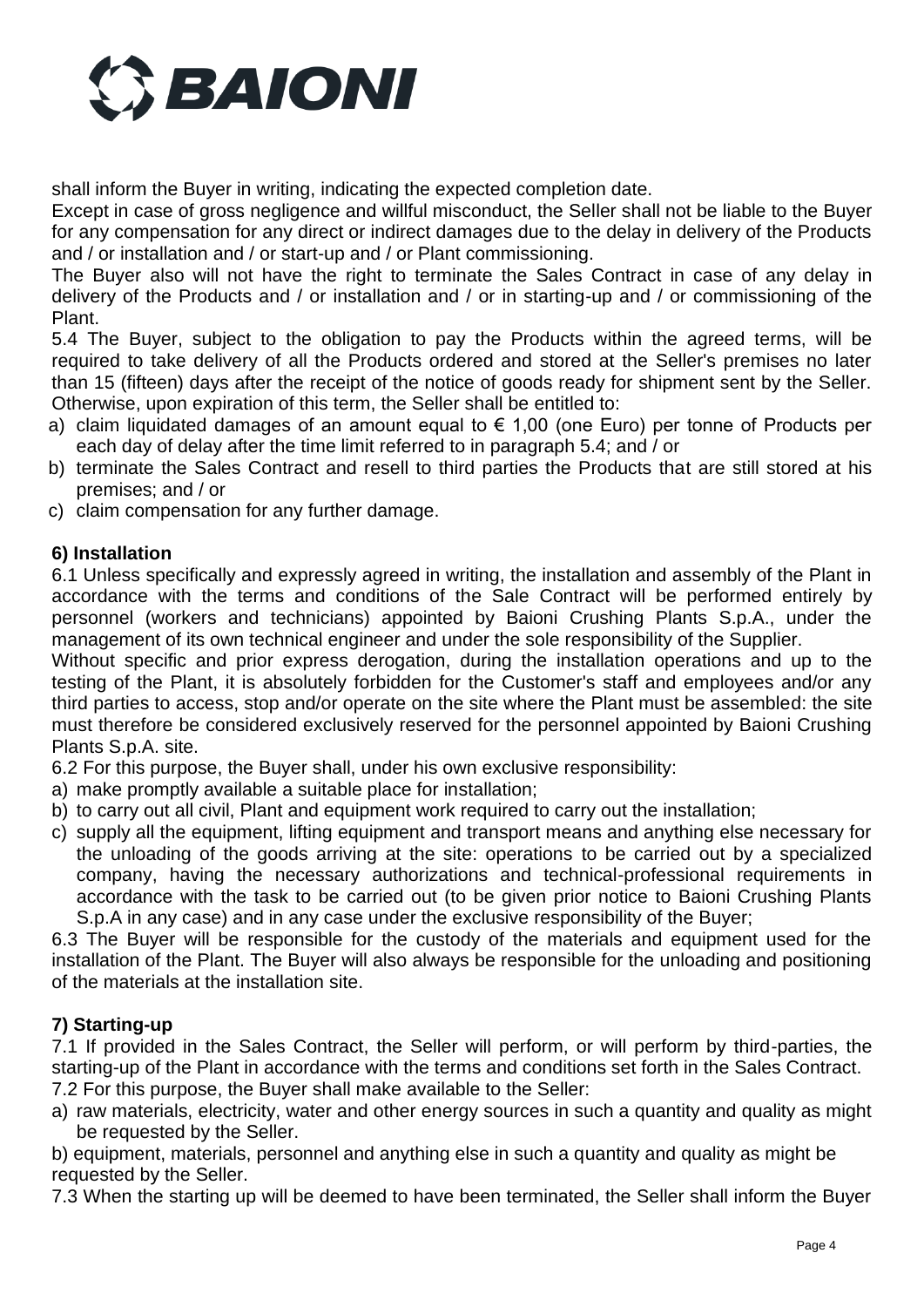

accordingly in written. Within 5 (five) working days from the date of receipt of that communication, the Seller and the Buyer shall jointly check that the Plant is adequate and shall both sign the Startup Certificate, specifying defects or failure of the Plant, if any.(**"Start-up Certificate"**).

7.4 The Seller shall rectify the defects detailed in the Start-up Certificate. The Seller shall be entitled at his own costs and at his own discretion to replace parts, to make modifications, correction or additions which he might believe to be appropriate for the purpose of meeting the specifications under the Sales Contract and to be in compliance with the Final Technical Project.

## **8) Commissioning**

8.1 If provided in the Sales Contract, the Seller will perform, or will perform by third-parties, the commissioning of the Plant. Except as otherwise provided in the Sales Contract or agreed in writing between the Parties, the Plant commissioning will be performed at the Buyer's site, in accordance with the procedures normally adopted by the Seller.

8.2 For this purpose, the Buyer shall make available to the Seller:

a) raw materials, electricity, water and other energy sources in such a quantity and quality as might be requested by the Seller.

b) equipment, materials, personnel and anything else in such a quantity and quality as might be requested by the Seller.

8.3 The commissioning procedures and the related measurements of the performance parameters shall be recorded on the commissioning minutes and shall be signed both by the Seller and by the Buyer. Should the Plant fail to conform with performance parameters set forth in the Final Technical Project and / or in the Sales Contract, the Seller shall be entitled to repeat the commissioning within the next 30 days.

8.4 The commissioning shall be successfully completed if the Plant complies with the specifications set forth in the Final Technical Project and / or in the Sales Contract.

8.5 Within 10 (ten) days from the completion of the commissioning, the Buyer will deliver to the Seller a written Taking Over Certificate of the Plant (**"Taking Over Certificate"**). All claims and complaints of the Buyer, if any, regarding the installation and operation of the Plant shall be reported in the Taking Over Certificate. Should the Buyer fail to deliver the Taking Over Certificate within the deadline above mentioned, the Plant shall be deemed to have been duly accepted by the Buyer who therefore waive to raise any claim and / or complaint in respect of the installation and operation of the Plant.

## **9) Prices – Payment – Delayed Payment**

9.1 The Products will be supplied at the agreed prices between the parties under the Sales Contract.

Unless otherwise provided in the Sales Contract, the Products will be delivered to the Buyer on a Ex-Works basis in accordance with the Incoterms® Ex-Works (EXW) term, ICC latest edition, at the premises of the Seller indicated in the Sales Contract.

9.2 Payments shall be made by the Buyer in accordance with the terms and conditions under the Sales Contract, save otherwise agreed in written between the parties. The payment shall be deemed to have been effected when the full amount due is received by the Seller (or by the Seller's bank).

9.3 Should the Buyer fail to pay the Contract Price (or any part thereof) when it becomes due and payable, the Seller shall be entitled to the following:

a) to receive late payment interests at a rate equal to the applicable legal rate;

b) to suspend all activities that are being executed or still to be executed, upon prior written notice to the Buyer, until the amounts due and the relevant interests have been paid.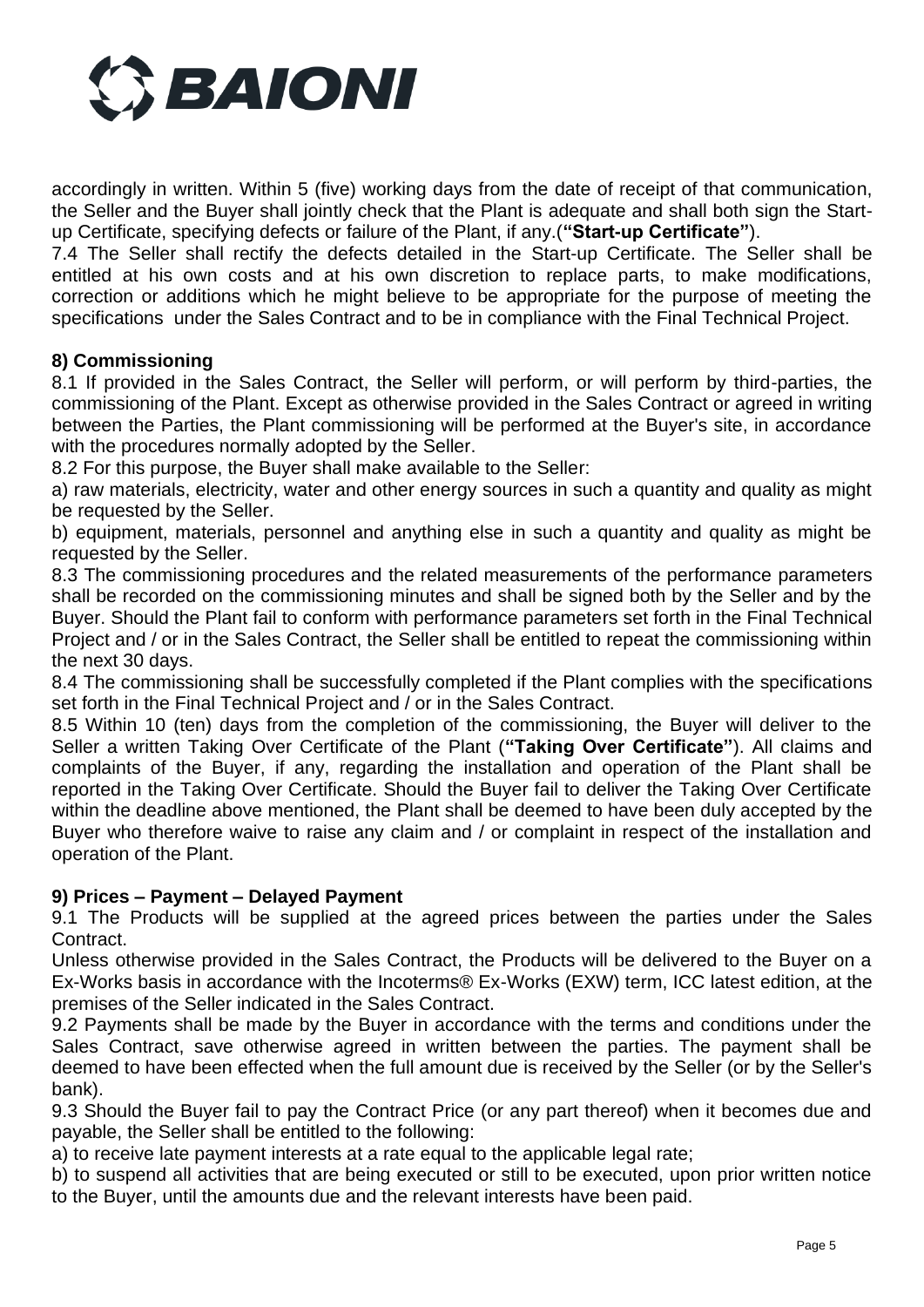

9.4 If the amounts and interests due are still unpaid after 15 (fifteen) working days from the aforesaid communication, the Seller may, alternatively or cumulatively, at his own discretion, and in addition to any other right or remedy against the Buyer under the applicable law or under these GTCS:

a) demand the immediate payment of any outstanding debts - even if a deferred payment and / or a payment by instalments has been agreed and / or if bills of exchange, promissory notes have been issued and are due to maturity, cheques or any other payment method;

b) terminate the Sales Contract and definitively withhold any sums already received in relation to this Sales Contract and / or other Sale Contracts, by making a compensation between the debt of the Buyer and all payments received;

c) perform future activities upon advance payment only.

9.5 The rights referred to in paragraphs 9.3 and 9.4 above may be exercised at any time by the Seller even if:

- a) the Buyer is undergoing winding-up, bankruptcy, debt restructuring or enforcement proceedings; or
- b) the Buyer is undergoing financial difficulties such as to determine a prejudice to the punctual fulfillment of his payment obligations, by way of example only, the rising of protests, the reduction of guarantees granted and / or failure to provide guarantees promised, as well as any insolvency, even if such circumstances occurred within the relationship between the Buyer and his other suppliers.

9.6 The Buyer can not invoke any breach of contract by the Seller or initiate any legal action against him until he has paid in full any amount due to the Seller pursuant to paragraphs 9.2, 9.3 and 9.4.

## **10) Retention of title**

10.1 The Buyer undertakes to assist the Seller in the necessary fulfilment to establish and register in favour of the Seller a title and property agreement on the Products in the country in which they will be used, in the widest possible form, or to put in place a similar form of guarantee.

10.2 In consequence of what is stated in this Article, unless otherwise agreed in writing, the Buyer shall not resell or transfer or dispose of the Products as security until full payment of their price.

10.3 The Buyer undertakes to immediately inform in writing the Seller if third parties request or obtain the issuance of precautionary measures or the initiation of enforcement proceedings on Products covered by ownership.

## **11) Warranty**

11.1 The Seller warrants to the Buyer that the Products will be in conformity with the Sales Contract and with the Final Technical Project and without any manufacturing defects.

This warranty shall be valid for:

- a) 12 (twelve) months from the date of the Taking Over Certificate in the case where the Seller has performed the commissioning of the Plant; or
- b) 18 (eighteen) months from the date of delivery of the Products (as resulting from CMR, bill of lading or other shipping document) in all other cases.

11.2 Electrical and mechanical items subject to normal wear and tear, consumables and tools delivered with the Products are not covered by this warranty.

11.3 The application of any warranty is excluded in case of:

a) operation or maintenance of the Products made not in accordance with the instruction manual, the instructions for use and maintenance of the Products and any other indication of use and / or information provided by the Seller and / or carried out without the due diligence required by the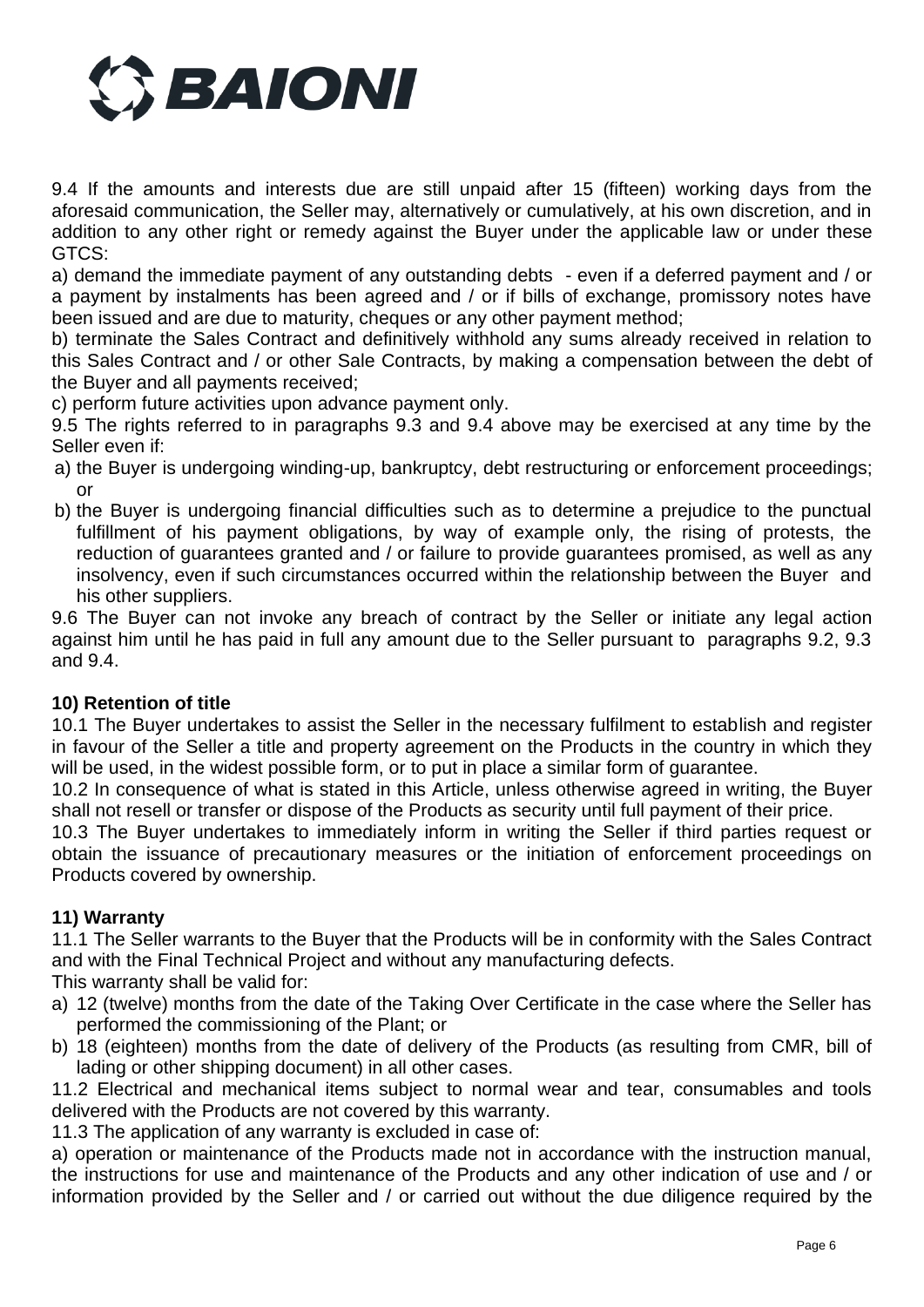

nature of the Products;

b) alterations, incorrect use of the Products, use outside the operating limits of the Products, for uses other than the standard one or in a different manner than the instructions given by the Seller; c) execution of interventions on the Products by personnel not previously authorized by the Seller; d) use of non-original spare parts;

e) the Buyer is in default with his payment obligations.

11.4 The Buyer will have to verify the Products as soon as received from the carrier at his premises and will have to:

a) report in the transport document any claims related to:

- i. shortage of Products received compared to what stated in the transport document;
- ii. damages occurred during transport;
- b) notify the Seller in writing and send a copy of the aforementioned shipping document no later than 5 (five) days from the date of receipt of the Products.

Otherwise, the Seller will not be held liable for any loss, theft or damage occurred to the Products during transport, even if the carriage has been performed with the risk in whole or in part borne by the Seller.

11.5 Should the type and / or quantity of the Products received be in conformity with the transport document, but differing from the Sales Contract and / or the Final Technical Project, the Buyer shall notify in writing to the Seller the differences in the type or quantity found within and no later than 15 (fifteen) days after the delivery of the Products. This period of time expired, there will be no warranty of any kind either provided by law and under the present GTCS and the Sales Contract.

11.6 Subject to forfeiture of the warranty, the Buyer will have to notify in writing to the Seller:

a) other differences or obvious defects of the Products within the time limit referred to in paragraph 8.5, if the Seller performs the Plant's commissioning, or within 15 (fifteen) days after receipt of the Products at the Seller's premises in all other cases;

b) differences or hidden defects no later than 15 (fifteen) days since they were discovered or since the Buyer could have discovered them and, in any case, within the warranty period.

Buyer's notification shall indicate the differences and defects found, the components and / or parts of the Products on which the defects and / or differences have been found, the modalities through which the checks have been carried out and the identification numbers of the components and / or parts of the Products concerned.

11.7 The Seller will have the right to verify the Products or Components and / or Parts of Machinery and Plants, which the Buyer considers to be different or defective. The Buyer may return to the Seller only the components and / or parts of Machinery and Plants deemed to be different or defective only upon the request or written authorization of the Seller, provided that the Buyer has to be fully responsible for the costs and the risks of shipment.

The request and / or the authorization to return components and / or parts of Machinery and Plants, alleged to be different or defective, will in no way constitute a recognition of the differences or the defects by the Seller.

11.8 In the event that the components and / or parts of Machinery and Plants are recognized by the Seller as being actually different or defective, the Buyer, upon the choice of the Seller, will exclusively have the right to:

- a) the free replacement of the components and / or parts of Machinery or Plants that are different or defective; or
- b) the free repair of the components and / or parts of Machinery or Plants that are different or defective.
- 11.9 The rights referred to in paragraph 11.8 above constitute the only rights granted to the Buyer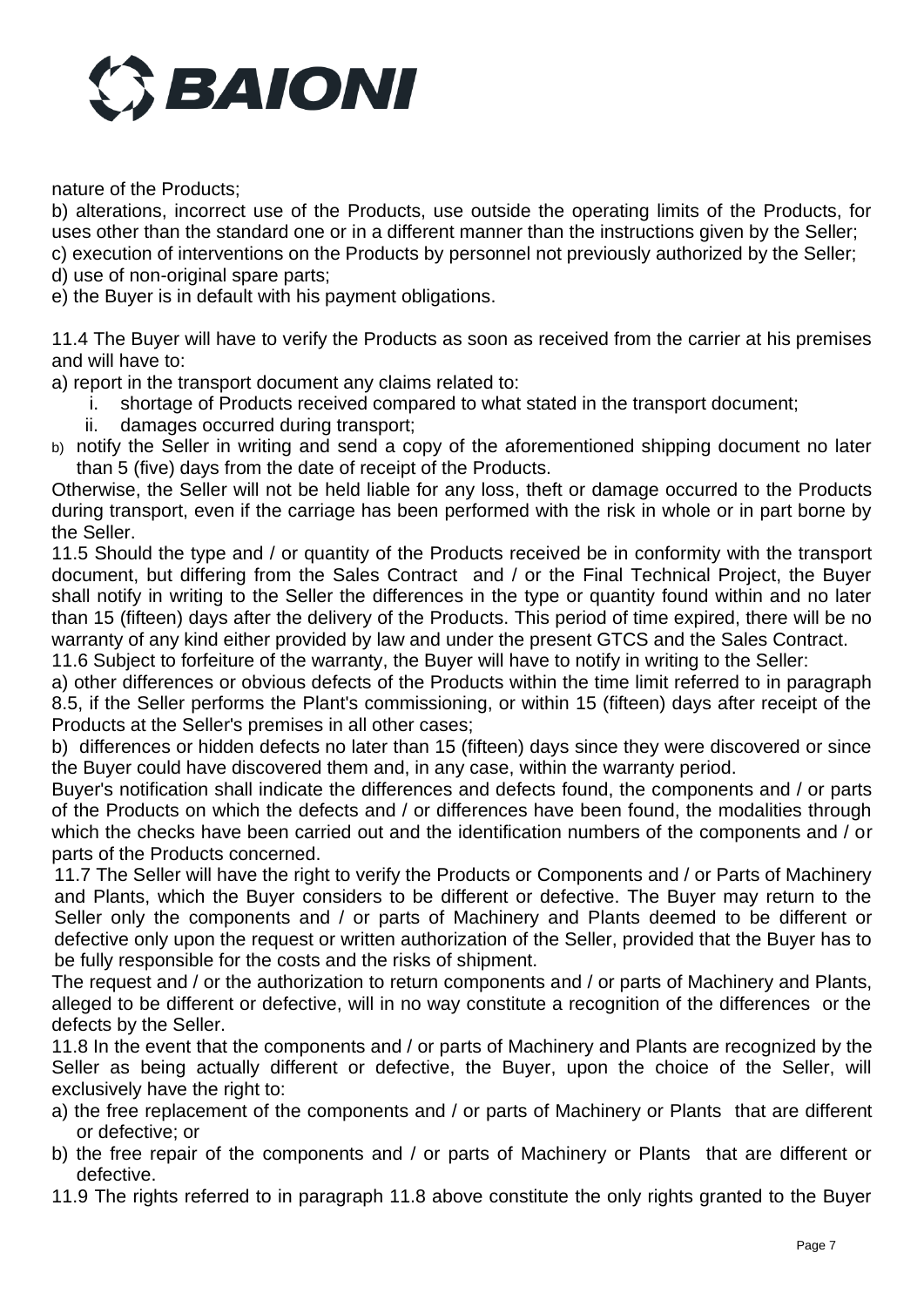

in case of supply of different or defective Products. This warranty replaces and excludes any other expressed or implied warranties, provided by law or by any other document. Any other liability of the Seller - in relation to the supply of different or defective Products - such as, but not limited to, liability for indirect or consequential damages, loss of profit, etc. - is excluded, except in case of gross negligence and willful misconduct by the Seller.

## **12) Product liability – Limitations**

12.1 The Seller shall indemnify and hold harmless the Buyer for any demand or claim for damages resulting from death, injury, destruction or deterioration of things, which might be submitted by third parties against the Buyer, provided that the damage was caused directly and exclusively by the Products and that the Seller is responsible for the defects or hazards of the Products that caused the damage, in accordance with the provisions of these GTCS.

12.2 The maximum amount that the Seller might be required to pay to the Buyer for liability for defective product damage shall not exceed  $\epsilon$  250,000,00 (two hundred and fifty thousand euros). except in case of gross negligence and willful misconduct by the Seller.

## **13) Industrial property rights of the Seller**

13.1 The execution of any supply of Products from the Seller to the Buyer, including designing and / or consulting activities in favor of the Buyer, will not attribute to the Buyer, nor can it be interpreted in order to attribute to the Buyer, any right of ownership or use of trademarks, names, and other distinctive signs, inventions, patents, designs, layouts, projects, technical data, processes and knowhow, or any information about the Products provided by the Seller ("IP and Know-How") or anyway , the IP and Know-How developed by the Seller in execution of the Final Technical Project and / or the Sales Contract, will remain the exclusive property of the Seller.

13.2 The Buyer therefore may in no case deposit, record or use the IP and Know-How referred to in paragraph 13.1 above, nor deposit, record or use distinctive brands or distinctive signs that are similar and may be confused with those of the Seller.

## **14) Confidentiality**

14.1 The Buyer undertakes to treat as confidential any information of a technical, industrial, commercial or of other nature related to the Seller, the IP and the Know-How of the Seller, its activities and / or the Products, of which the Buyer becomes aware in connection with the execution of the Final Technical Project and / or the Sales Contract, regardless if such information is or is not marked or identified as confidential ("**Confidential Information**").

14.2 The Buyer undertakes in particular to:

a) use the Confidential Information exclusively for the purpose of executing the Sales Contract;

b) not disclose to third parties, nor in whole or in part, the Confidential Information without the prior written consent of the Seller;

c) communicate the Confidential Information to its employees and collaborators only to the extent that such communication is strictly necessary in relation to the duties that they must perform;

d) take all necessary measures to ensure that its employees and collaborators avoid disclosing them to third parties or using them improperly.

## **15) Force Majeure**

15.1 The Seller shall in no way be liable for the failure or delayed performance of any Contract's obligation if such failure or delayed performance is due to events of force majeure, such as wars, fires, earthquakes, floods, tsunamis, strikes, difficulties with workforce, shortage or difficulty in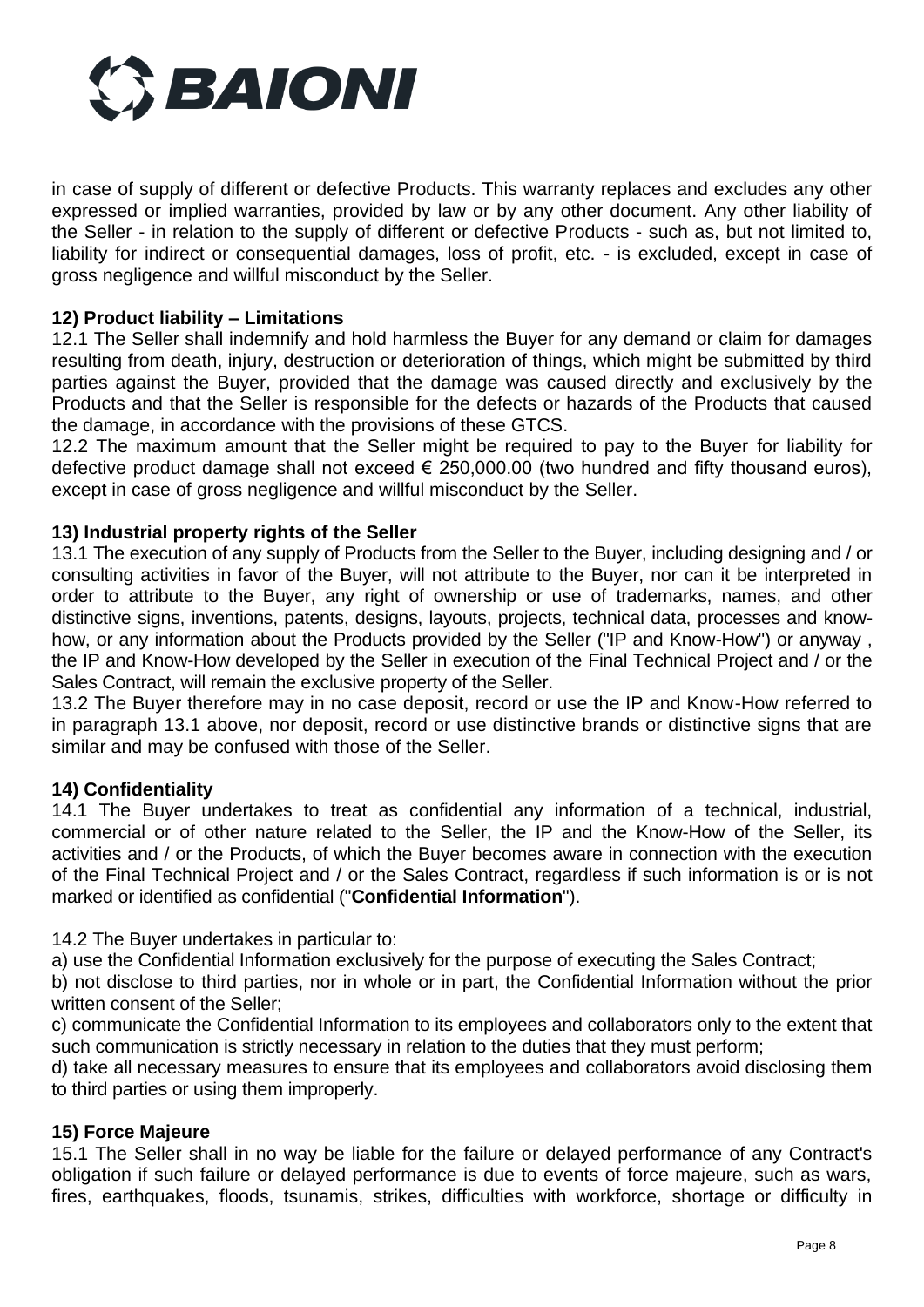

supplying raw materials, energy use restrictions, suspension or transport difficulties, acts of the public authority or any other action or cause which can not reasonably be expected or to which the Seller can not remedy through ordinary diligence.

15.2 In such cases, the time limit for the execution of the Sales Contract will be extended for the entire duration of the force majeure event, provided that, if such an event prevents the execution of the Sales Contract for more than 6 (six ) months, the Buyer will have the right to terminate the Sales Contract by sending a registered letter with return receipt or by courier to the Seller, without any liability or consequence for the Seller.

## **16) Severability**

The invalidity of a provision of these GTCS does not compromise the validity of the remaining provisions that will remain fully valid and effective.

## **17) Applicable law - Settlement of disputes**

- 17.1 If the Buyer is registered in Italy:
- a) these GTCS and all the Sales Contracts that the Parties will conclude on the basis of these GTCS will be governed by the Italian law;
- b) any disputes arising out of or in connection with these GTCS and / or the Sale Contracts that will be based on them - including disputes concerning their existence, validity, interpretation, execution or resolution - shall be exclusively referred to the Court of Pesaro (Italy).
- 17.2 If the Buyer is registered outside Italy:
	- a) these GTCS and all the Sales Contracts that the parties will conclude on the basis of these GTCS will be governed by the Convention of Wien of international sales contracts dated 11 April 1980 (CISG 1980) and, in matters not covered by this Convention, by the Italian law;
	- b) provided that the Buyer is registered in a Member State of the European Union or in Norway, Iceland, Switzerland or San Marino, any disputes arising out of or in connection with these GTCS and / or the Sale Contracts that will be based on them - including disputes concerning their existence, validity, interpretation, execution or resolution - shall be exclusively referred to the Court of Pesaro (Italy);
	- c) except for the cases referred to in letter b) of this paragraph 17.2, any disputes arising out of or in connection with these GTCS and / or the Sale Contracts that will be based on them - including disputes concerning their existence, validity, interpretation, execution or resolution - shall be finally and exclusively settled by arbitration celebrated by a single arbitrator, in accordance with the Rules of Procedure of the Arbitration Chamber of Milan, celebrated by a single arbitrator appointed in accordance with this Rule.

The arbitration will be based, and the arbitration award will be pronounced in the city of Milan (Italy). The language of the arbitration will be English.

17.3 Notwithstanding the provisions of paragraph 17.2 (b) and (c) above, the Seller shall have the unconditional right to act as plaintiff under the Buyer's jurisdiction before the competent court.

 $\frac{1}{20}$ ,  $\frac{1}{20}$ 

Buyer (stamp and signature)

 $\_$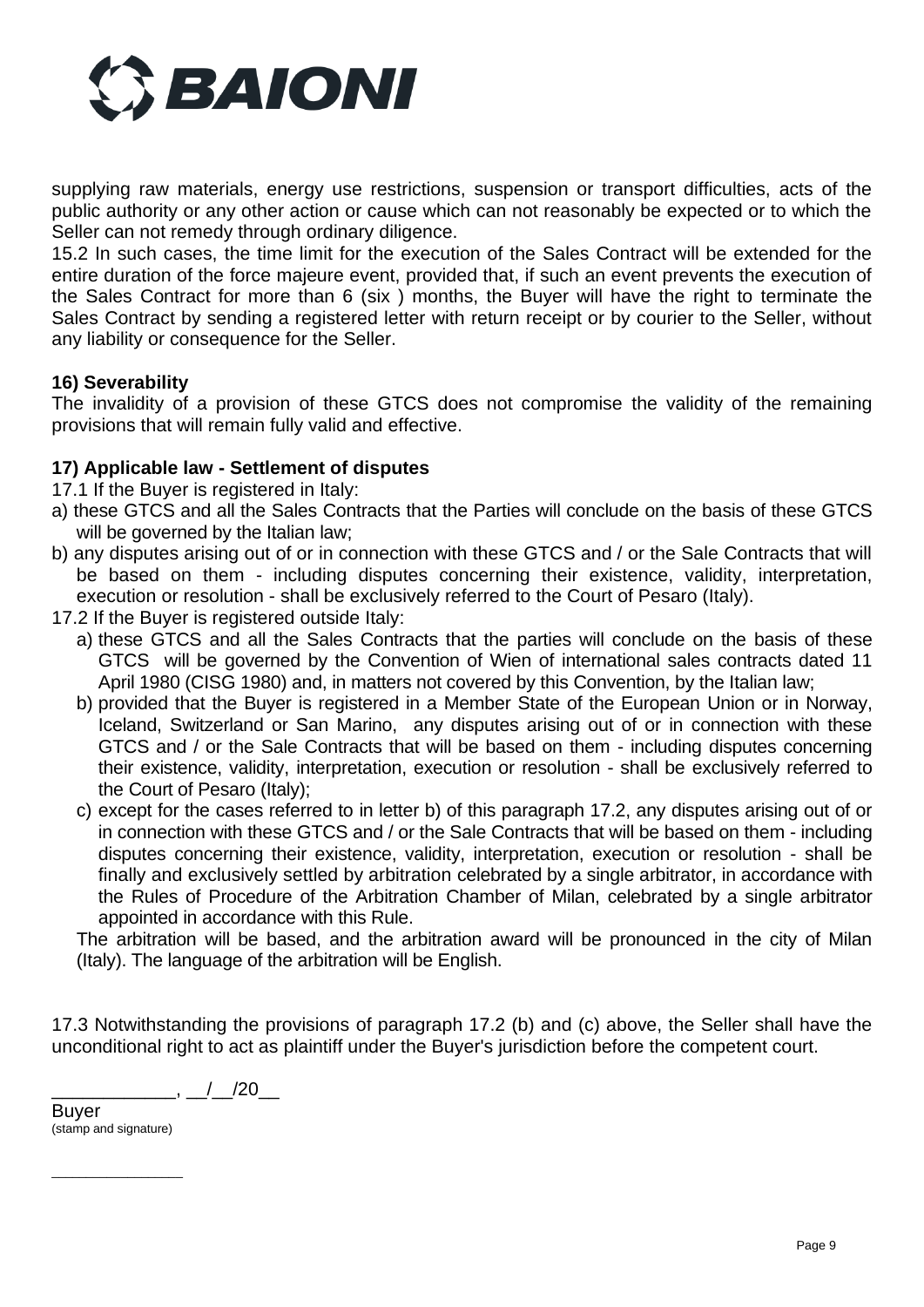

The Buyer declares to have read and specifically accepted the clauses mentioned below:

Paragraphs 2.1 and 2.4 (features of the Products); Paragraph 3.3 (hold harmless clause); Paragraphs 3.4 e 3.6 (limitation of liability); Paragraph 5.3 (delayed delivery); Paragraph 5.4 (delayed collection of the Products); Paragraphs 9.3, 9.4, 9.5, 9.6 (Delayed payment – Prohibition of action); Paragraph 10 (Retention of Title) Clause 11 (Warranty); Clause 12 (Product liability – Limitations); Clause 14 (Confidentiality); Clause 17 (Applicable law - Settlement of disputes).

 $\underline{\qquad \qquad }$ ,  $\underline{\qquad \qquad }$  /  $\underline{\qquad \qquad }$  /20\_

Buyer (stamp and signature)

 $\_$